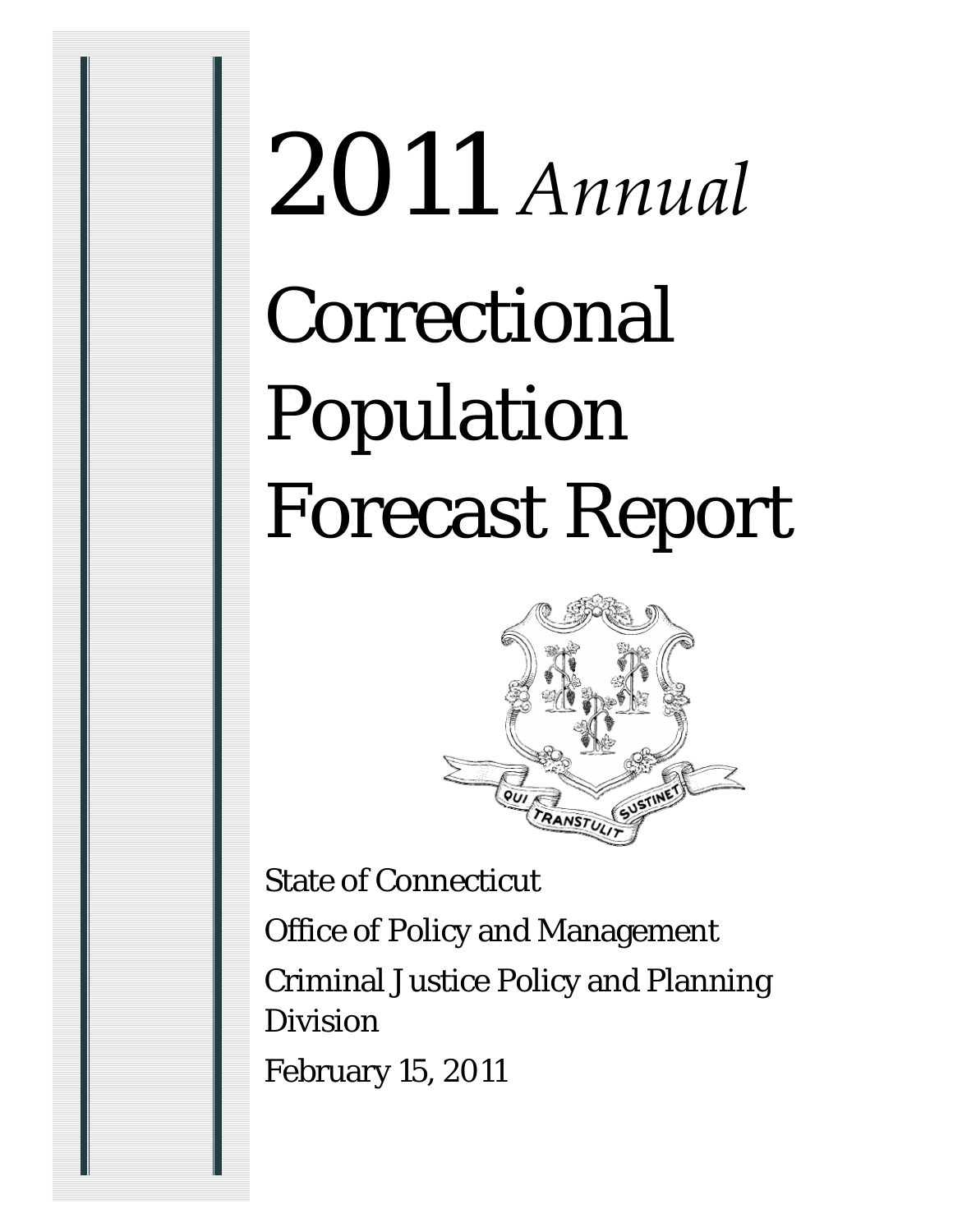This report is funded, in part, through a grant awarded by the Bureau of Justice, Office of Justice Programs, U.S. Department of Justice (grant number 2010-BJ-CX-K035). The opinions, findings and conclusions or recommendations expressed in this report are those of the contributors and do not necessarily represent the official position or policies of the U.S. Department of Justice.

۰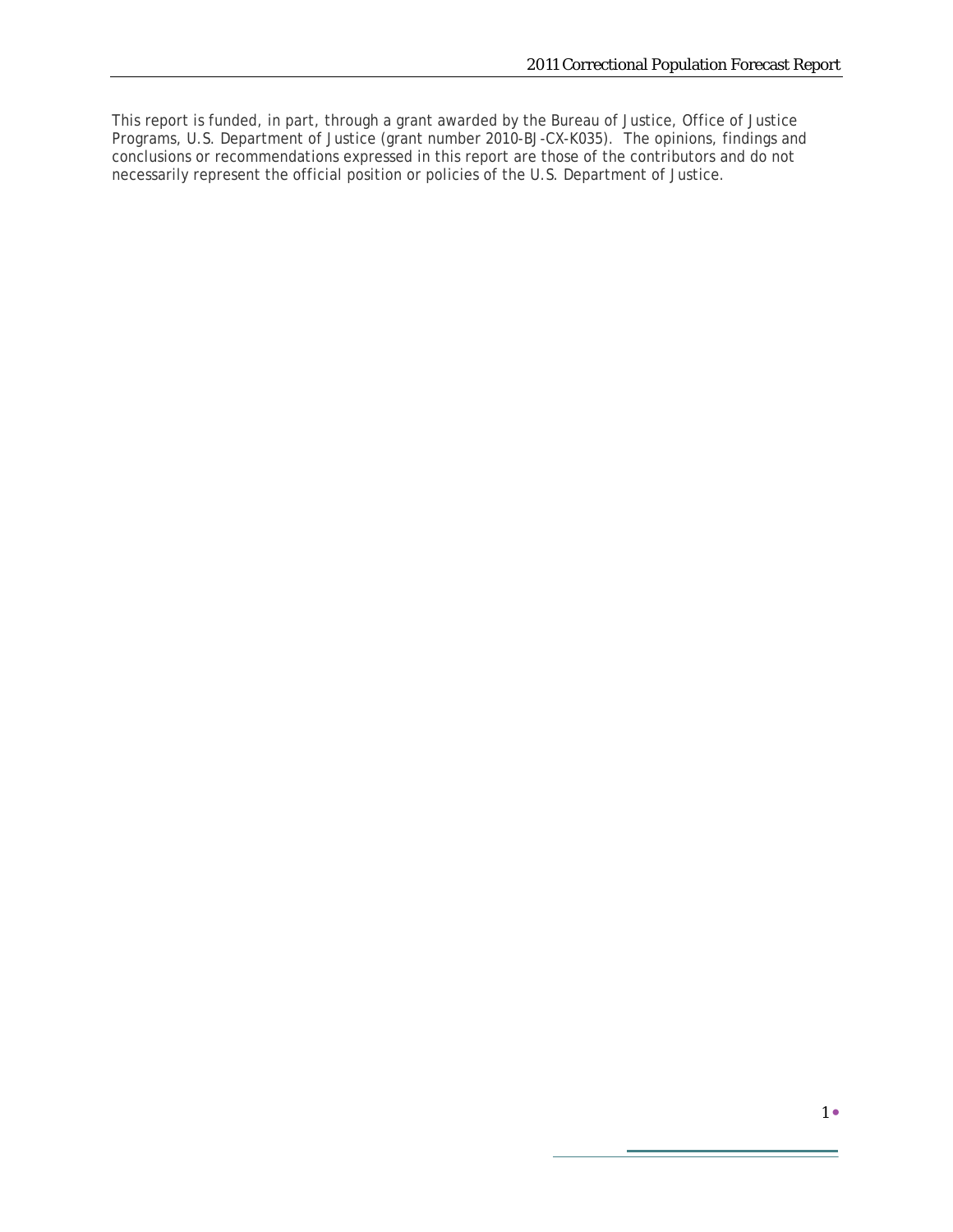## Introduction

Each February 15 the Criminal Justice Policy and Planning Division of the Office of Policy and Management issues two criminal justice reports:

- Annual Recidivism Report
- Correctional Population Forecast Report

These reports provide policy makers and front-line professionals with the information they need to continue the progress our state has experienced in recent years. Governor Dannel P. Malloy has set two goals for our state's criminal justice system: reduce crime and maximize efficiency. Recidivism and correctional population are two important indicators of progress in this regard.

Please feel free to share your ideas about how we can best accomplish these goals going forward. With your help, I am confident that our state can continue to achieve better outcomes with offenders on parole and probation supervision. As the prison population continues to decline, it is my hope that some of the budgetary savings will be reinvested in the supervision and treatment programs that have demonstrated success.

Thank you for taking the time to read this report. Please visit our website for more information on current trends in Connecticut's criminal justice system.

*Mike Lawlor Under Secretary Criminal Justice Policy and Planning Division State Office of Policy and Management 450 Capitol Avenue Hartford, CT 06106-1365* 

*(o) 860-418-6394* 

[www.ct.gov/opm/cjppd](http://www.ct.gov/opm/cjppd)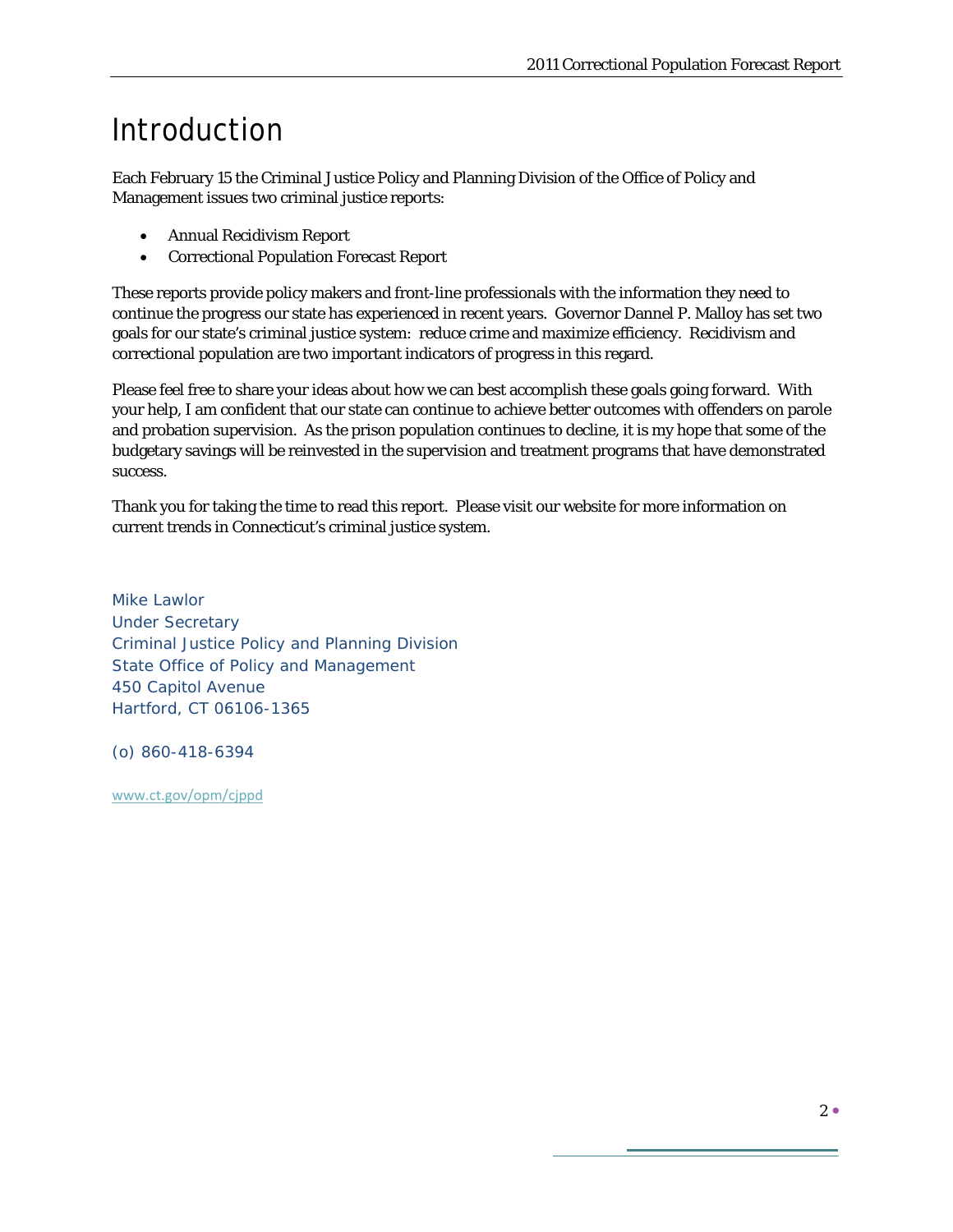## Table of Contents

| <b>Acknowledgements</b>                                             | $\mathbf{1}$   |
|---------------------------------------------------------------------|----------------|
|                                                                     |                |
| <b>Introduction</b>                                                 | $\overline{2}$ |
|                                                                     |                |
| <b>Table of Contents</b>                                            | 3              |
|                                                                     |                |
| <b>Correctional Population Forecast</b>                             |                |
| <b>Total Facility Population Forecast</b>                           | 4              |
| Forecasting Scenarios: Modeling the Prison Population               | 5              |
| Connecticut's Prison Population: 10-Year Trend                      | 6              |
| Two Components of the State's Prison Population                     | 7              |
| Review of OPM's 2010 Projection                                     | 8              |
| An Aging Prison Population                                          | 9              |
| <b>Factors Affecting the Forecast</b>                               | 10             |
| <b>Forecasting Perspective</b>                                      | 11             |
|                                                                     |                |
| <b>Appendices</b>                                                   |                |
| Appendix 1: Forecast Methodology                                    | 12             |
| <b>Appendix 2: Community Supervision Types</b>                      | 13             |
| Appendix 3: A Basic Model of Connecticut's Prison System            | 14             |
| Appendix 4: Prison Size and Community Supervision                   | 15             |
| Appendix 5: Seasonal Factors: Unsentenced Inmate Population         | 16             |
| Appendix 6: Seasonal Factors: Monthly Admits of Sentenced Offenders | 17             |
| Appendix 7: The 2011 January-to-February Prison Population Rebound  | 18             |
| Appendix 8: The Cheshire Tragedy                                    | 19             |

÷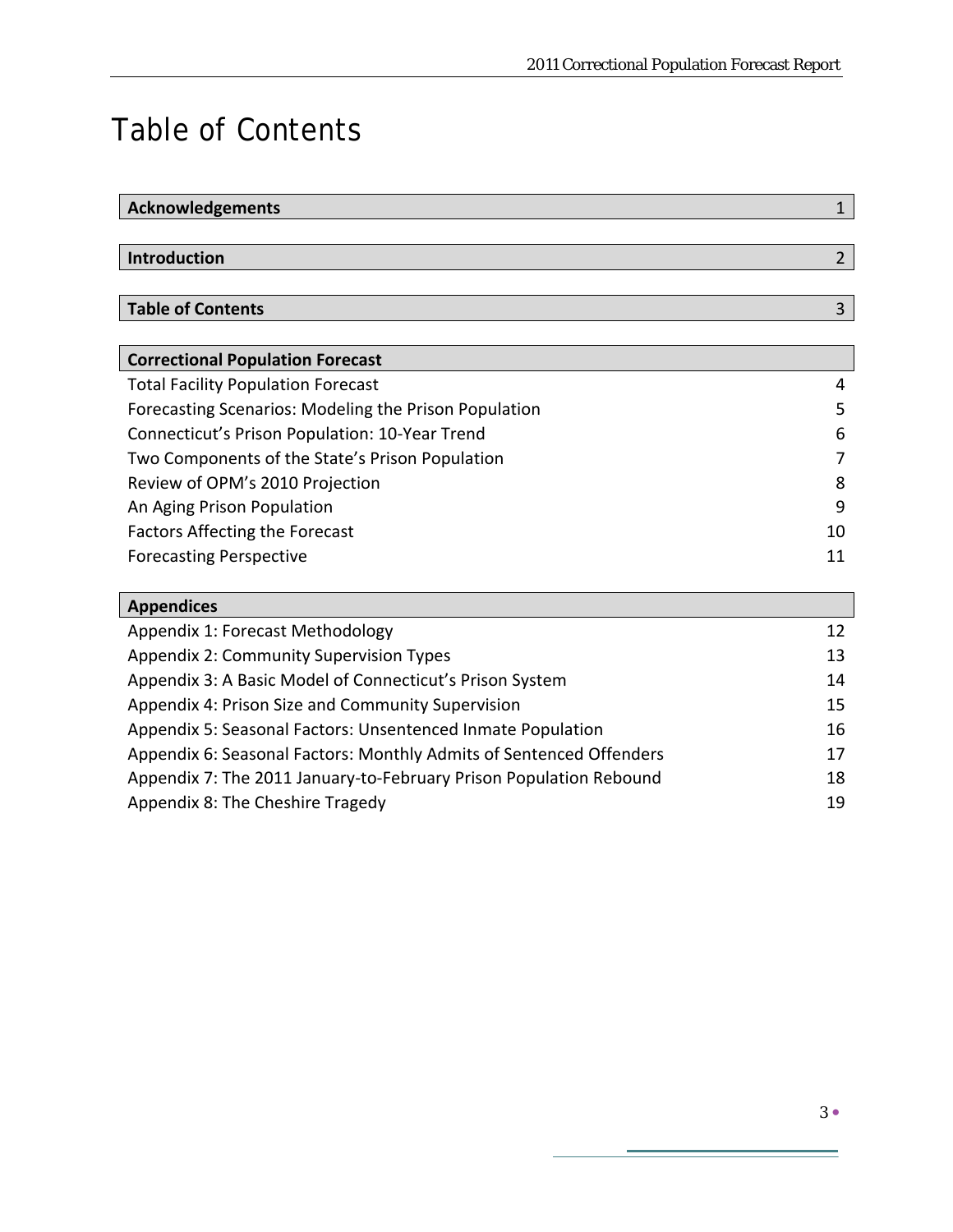# Total Facility Population Forecast

OPM estimates that the Connecticut Department of Correction's (DOC) total facility population will decline moderately, over the coming year, from 2010 levels. The total facility population between March 1, 2011 and February 1, 2012 should remain below 18,000 for most of the year.





| <b>PROJECTED PRISON POPULATION THROUGH FEBRUARY 2012</b> |        |     |            |     |        |      |        |      |        |        |      |
|----------------------------------------------------------|--------|-----|------------|-----|--------|------|--------|------|--------|--------|------|
| 2011                                                     |        |     |            |     |        |      |        |      | 2012   |        |      |
| <b>MAR</b>                                               | APR    | MAY | <b>JUN</b> | JUL | AUG    | SEP  | ОСТ    | NOV  | DEC    | JAN'11 | FEB  |
| .960                                                     | 17.910 | 792 | 787        | 786 | 17.810 | .950 | 18.035 | .931 | 17.758 | 17,375 | .640 |

- Barring unforeseen events or changes in policy affecting incarceration in the state, the prison population should decline by approximately 2% over the coming year. OPM based this year's forecast on the same set of assumptions that it applied to last year's forecast.
- The prison population is expected to fluctuate during the year, following historic seasonal patterns. OPM currently anticipates that the prison population should hover in a band between 17,650 and 18,000 for most of the year.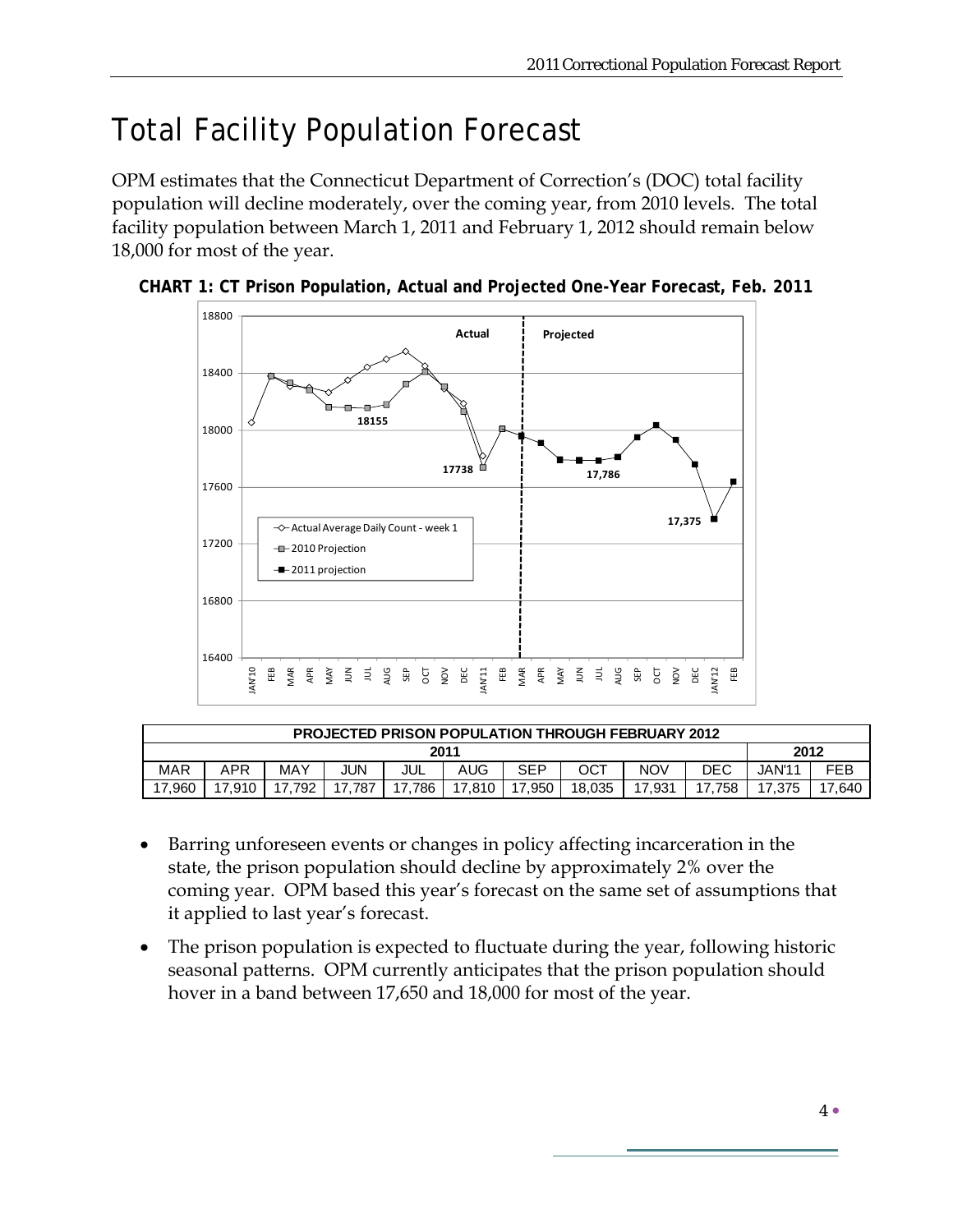## Forecasting Scenarios: Modeling the Prison Population

Eleven years of historical prison population data for Connecticut, 2000-2010, was used to generate trend lines that reflected a range of assumptions that result in various trajectories that the state's prison population could follow over the coming year.



#### **CHART 2: State Prison Population Forecast Scenarios January 2011 to February 2012**

- The rapid growth scenario is generally based on the population expansions that occurred during 2001, 2002 and 2006.
- The 11-Year Average reflects the average of rises and falls in the prison population between 2000 and 2010.
- The 2011 Forecast could be described as a moderate decline scenario. The assumptions that underpin this forecast remain largely unchanged form 2010.
- Slow Decline Scenario is generally based on years in which the state's prison population experience considerable decline like 2003, 2004 2008 and 2009.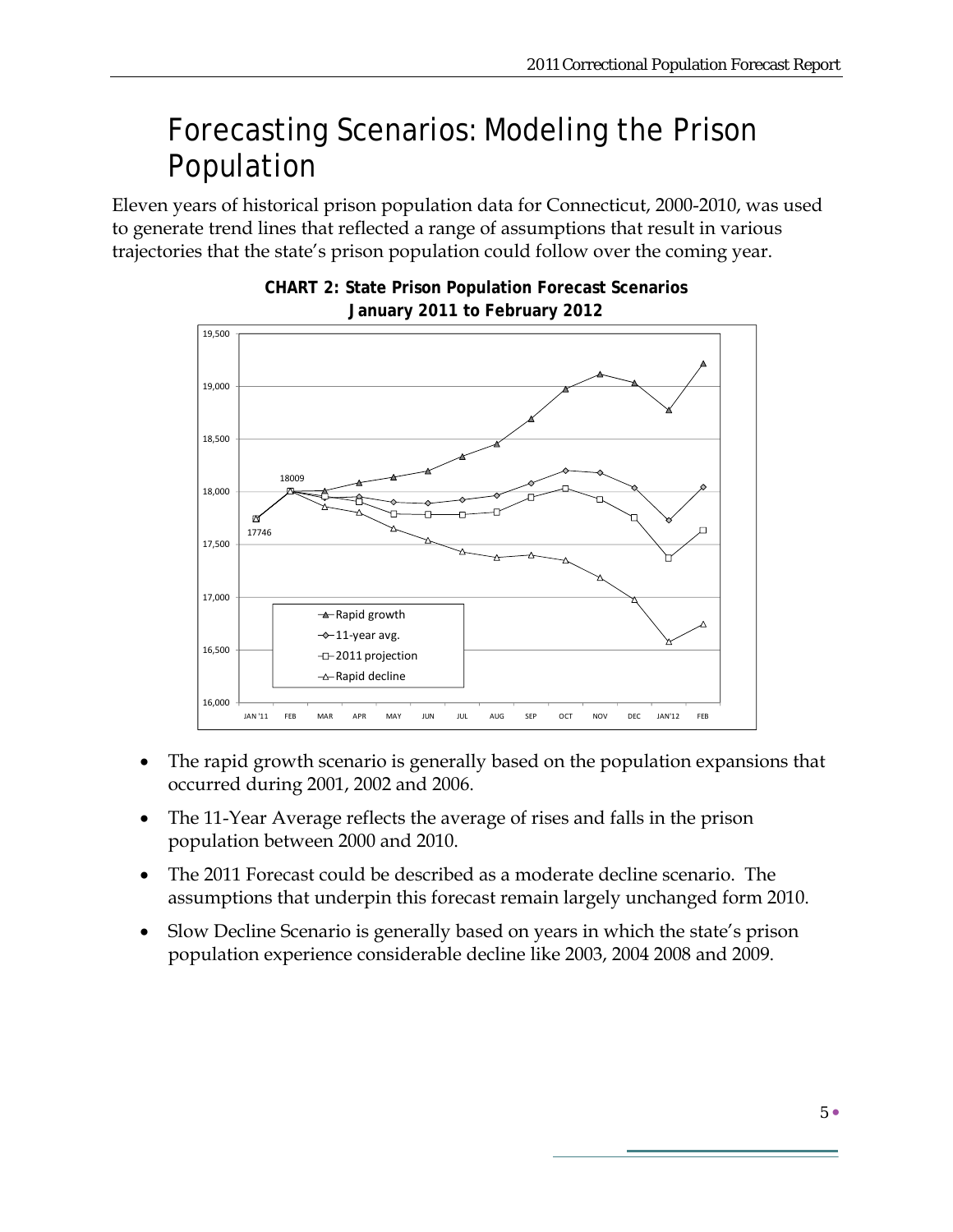## Connecticut's Prison Population: 10 Year Trend



**CHART 3: Connecticut's Prison Population, January 2000 to January 2011**

- Between February 2008 and February 2011, Connecticut's prison population declined by almost 2,000 prisoners. On January 1, 2011, the prison population fell to its lowest point since July 1, 2001.
- Given the state's fiscal crisis and the high costs associated with incarceration, it would be reasonable to assume that state policy makers will investigate new ways to reduce the state's prison population even further.
- OPM expects that the prison population will continue to trend downward over the coming year even without major changes to the system. Efforts to redirect some accused prisoners away from prison, or the reintroduction some type of earned-time credit would reduce the prison system even more.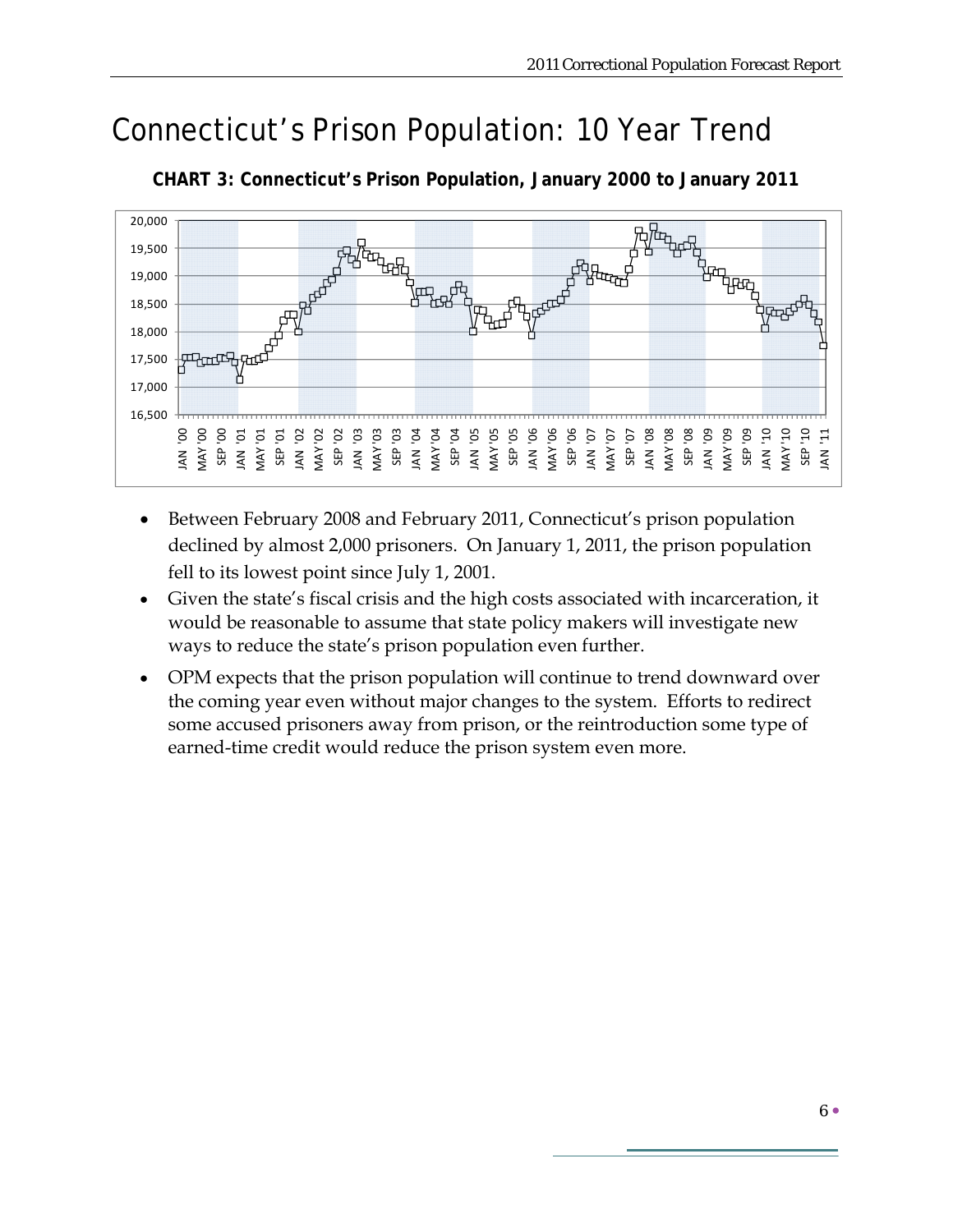## Two components of the state's prison population

Connecticut is one of six states with unified prison system. Most other states rely on county jails to house their unsentenced offenders and prisoners serving short prison sentences.





|                       | <b>Population on July 1</b> |         |        |        |         |         |         |        |        |        |         |
|-----------------------|-----------------------------|---------|--------|--------|---------|---------|---------|--------|--------|--------|---------|
|                       | 2000                        | 2001    | 2002   | 2003   | 2004    | 2005    | 2006    | 2007   | 2008   | 2009   | 2010    |
| Sentenced prisoners   | 14.364                      | 14.230  | 14.845 | 15.243 | 14.173  | 13.930  | 14,173  | 14.605 | 15.016 | 14.598 | 14.035  |
| Percent change from   |                             |         |        |        |         |         |         |        |        |        |         |
| July 1, 2000          | $0.0\%$                     | $-0.9%$ | 3.3%   | 6.1%   | $-1.3%$ | $-3.0%$ | $-1.3%$ | 1.7%   | 4.5%   | 1.6%   | $-2.3%$ |
| Unsentenced prisoners | 2.722                       | 3.051   | 3.542  | 3.410  | 3.877   | 3.710   | 3.827   | 3.821  | 3.885  | 3.858  | 3,931   |
| Percent change from   |                             |         |        |        |         |         |         |        |        |        |         |
| July 1, 2000          | 0.0%                        | 12.1%   | 30.1%  | 25.3%  | 42.4%   | 36.3%   | 40.6%   | 40.4%  | 42.7%  | 41.7%  | 44.4%   |

- Over the last decade, the sentenced population has risen and fallen several times often within the course of a single year. Between July 1, 2003 and July 1, 2004, for example, the sentenced prison population fell by 7%. Between July 2007 and March 2008 the sentenced population grew by 800 prisoners.
- In contrast to the sentenced population, the unsentenced prison population has risen in almost every year since 2000. On July 1, 2010, the unsentenced prison population was 44% higher than on July 1, 2000.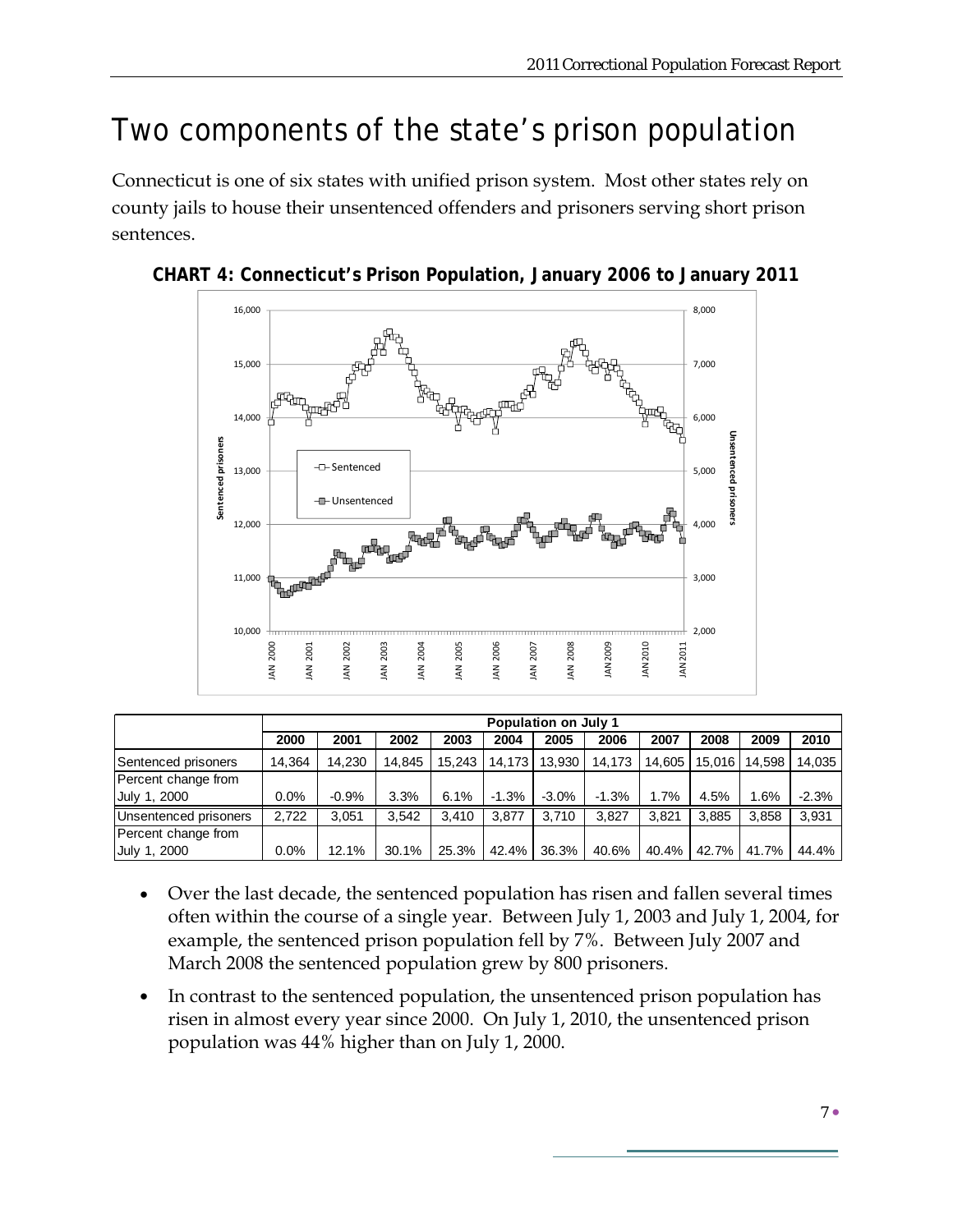## Review of OPM's 2010 Projection

In February 2010, OPM projected that the state's prison population would decline over the course of the year, compared to 2009 levels, and remain within a range of 18,000 to 18,500 inmates.





|                   | FEB                      | <b>MAR</b> | APR     | <b>MAY</b> | <b>JUN</b> | JUL           | AUG    | SEP    | OCT            | NOV    | DEC     | <b>JAN '11</b> | FEB    |
|-------------------|--------------------------|------------|---------|------------|------------|---------------|--------|--------|----------------|--------|---------|----------------|--------|
| Actual            | 18.381                   | 18.309     | 18.300  | 18.265     | 18.352     | 18.444        | 18.500 | 18.555 | 18.452         | 18.291 | 18.187  | 7.746،         |        |
| <b>Projected</b>  | -                        | 18.332     | 18.281  | 18.161     | 18.156     | 155<br>18.    | 18.180 | 18.323 | 18.411         | 18.305 | 18.129  | 7.738          | 18.009 |
| <b>Difference</b> | $\overline{\phantom{0}}$ | -23        | 19      | 104        | 196        | 289           | 320    | 232    | 4 <sup>1</sup> | -14    | 58      |                |        |
| Diff, %           |                          | 0.1%       | $-0.1%$ | $-0.6%$    | $-1.1%$    | $.6\%$<br>- 1 | . .7%  | .2%    | $-0.2%$        | 0.1%   | $-0.3%$ | 0.0%           |        |

- During most of 2010 prison population remained within the band projected by OPM in its February forecast. On January 1, 2011, 17,746 people were incarcerated in Connecticut prisons. Eleven months earlier, OPM had projected a January 1st prison population of 17,738.
- In May 2010, the actual prison count and the OPM projected count began to diverge. By August, that gap had grown to 320 inmates. Although the unsentenced population typically swells during the summer, OPM determined that the volume of statewide arrests and the number of prison admittances were normal bounds. After further analysis, it was determined that the jail reinterview program (JRIP) – a mechanism used to ease overcrowding among unsentenced offenders, had been impacted by the loss of several staff positions during the spring. As a result, the average-lengths-of-stay for some unsentenced offenders appears to have been marginally increased. The cumulative effect, over the course of the summer, was an unanticipated increase in the prison population by several hundred prisoners. Once the problem was identified, the prison population quickly returned to expected levels.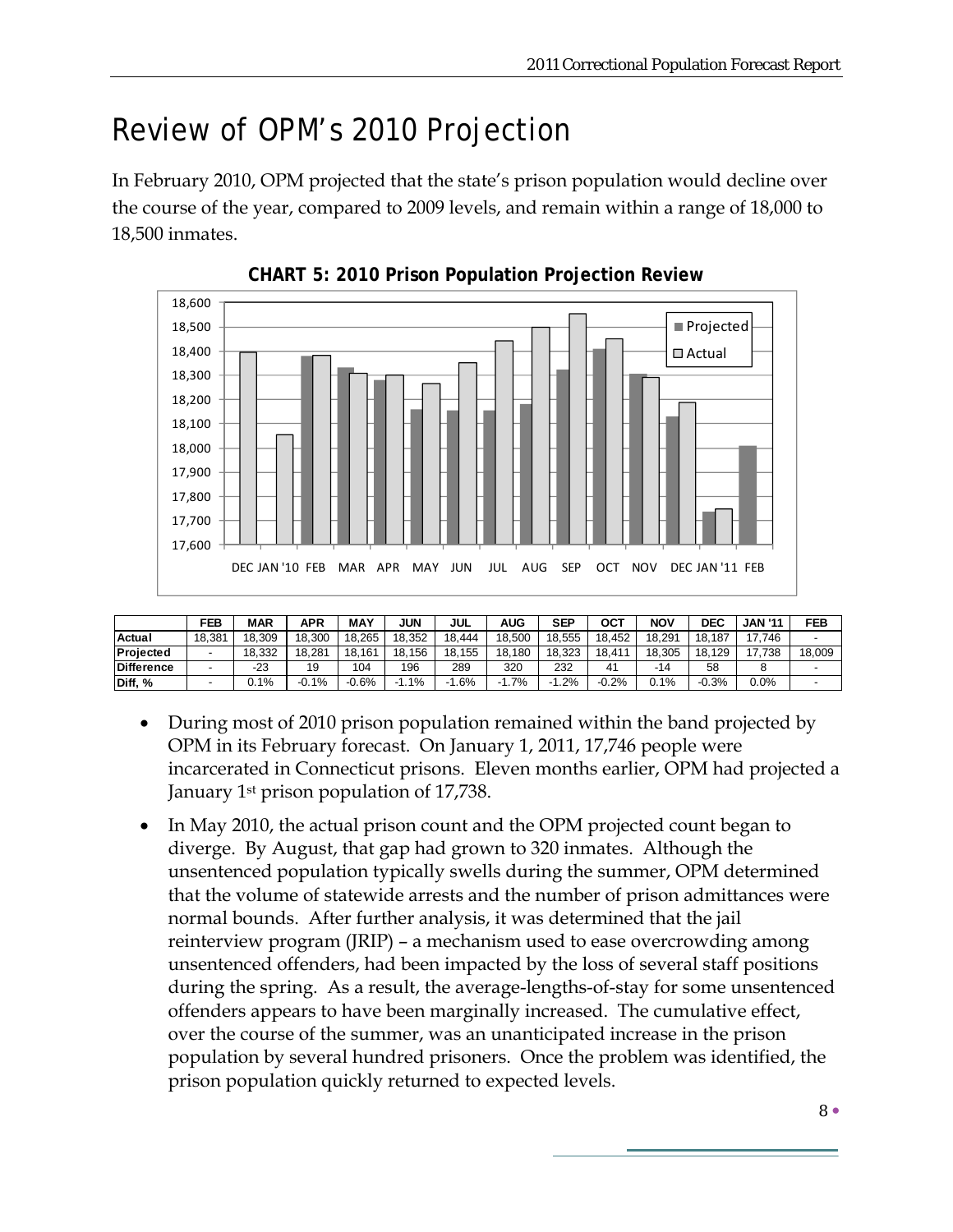## An Aging Prison Population

Connecticut's population is aging. Consider the following: in 2000, for every 100 state residents under the age of 25, there were 113 residents aged 45 or older. By 2009, for every 100 people under the age 25, there were 129 state residents over aged 45 or older.





• Not surprisingly, the state's prison population is also aging. Data comparing the ages of sentenced male offenders who were released from prison in 2004 and in 2008 reveals a measurable change in the mean age of sentenced prisoners in just 4 years. The chart below shows that the peak age for male prisoners in 2004 was 23. By 2008, the peak age had shifted to 24. A similar shift is evident across almost the entire age spectrum.

| Sentenced prisoners, aged 50 or over, by release year |        |        |        |        |        |  |  |  |  |  |
|-------------------------------------------------------|--------|--------|--------|--------|--------|--|--|--|--|--|
| 2008<br>1997<br>2004<br>2005<br>2006                  |        |        |        |        |        |  |  |  |  |  |
| 50 and over                                           | 552    | 986    | 1,097  | 1,182  | 1,395  |  |  |  |  |  |
| All offenders                                         | 13,188 | 16,578 | 16,339 | 16.392 | 16,339 |  |  |  |  |  |
| 50 or over, %                                         | 4%     | 6%     | 7%     | 7%     | 9%     |  |  |  |  |  |

• An aging prison population should exert a downward impact on the prison population moving forward since older offenders tend to recidivate at lower rates than younger offenders.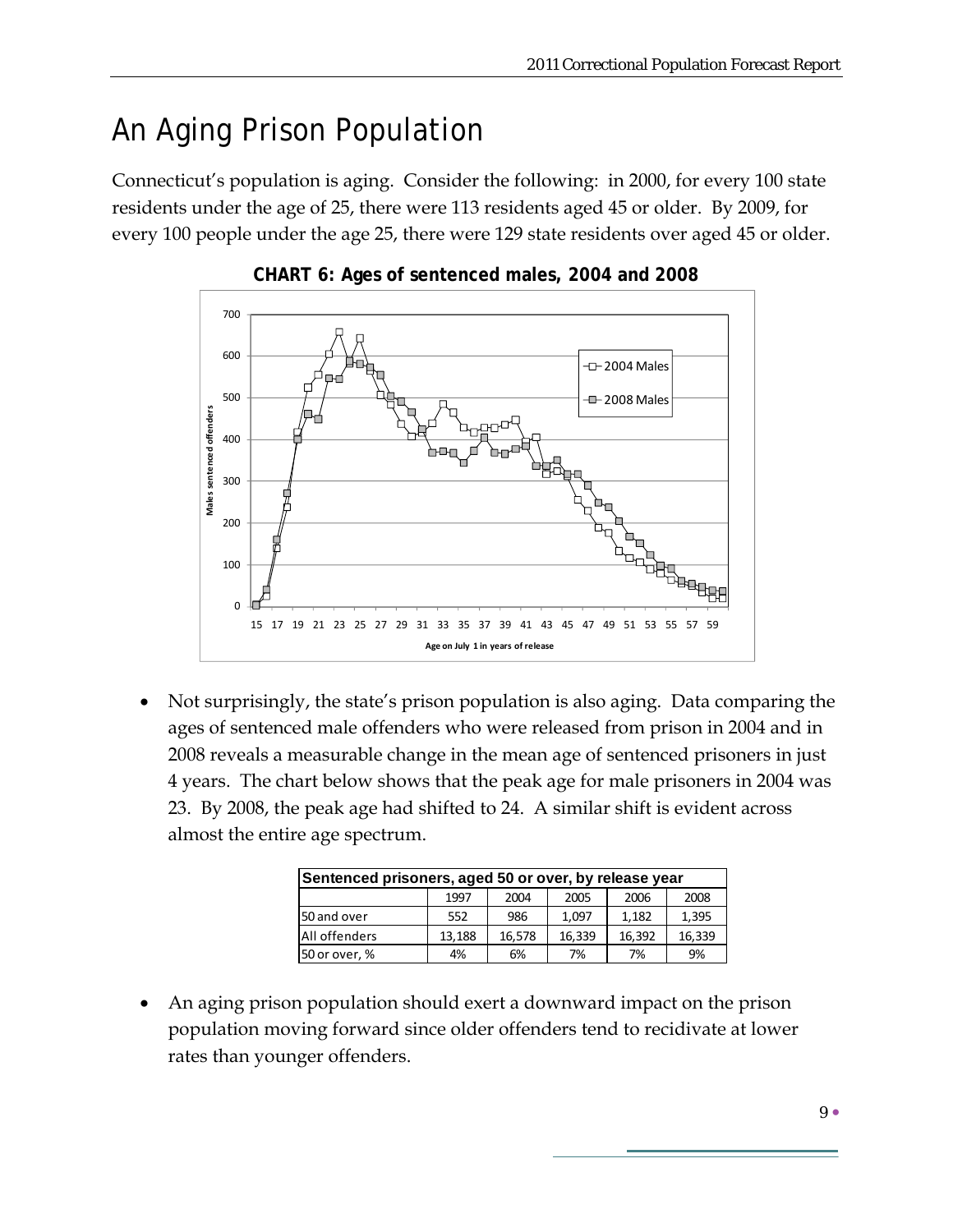## Factors Affecting the Forecast

- Public policy changes that redirect offenders who are mentally ill or have drug and alcohol abuse issues into more appropriate treatment settings could impact the total facility population.
- Policy changes that reduce the flow of accused offenders into the prison system could add significantly to reducing the prison population.
- Pending changes to the manner in which juvenile offenders are managed in the state could have an impact towards a small reduction in the prison population. The potential impact of these changes on the prison population has not been calculated and has not been considered in this analysis.
- Making systemic changes to the criminal justice system to improve operating efficiencies may result in improved case processing and reductions in the total facility population.
- The reintroduction of some type of "good-time" credit would reduce the prison population. The size of the reduction would depend on the extent of the credits that were applied and the size of the offender pool that would be eligible.
- The jail re-interview program, a collaborative effort between the CT DOC and CSSD, has been critical in reducing the size of the unsentenced prison population in recent years. Reductions or expansions to that program would impact the prison population.
- The contraction of community release programs, or the implementation of more stringent guidelines or limitations on eligibility requirements, will increase the total facility population.
- Alternative incapacitation schemes for certain categories of non-violent offenders could help to reduce the prison population.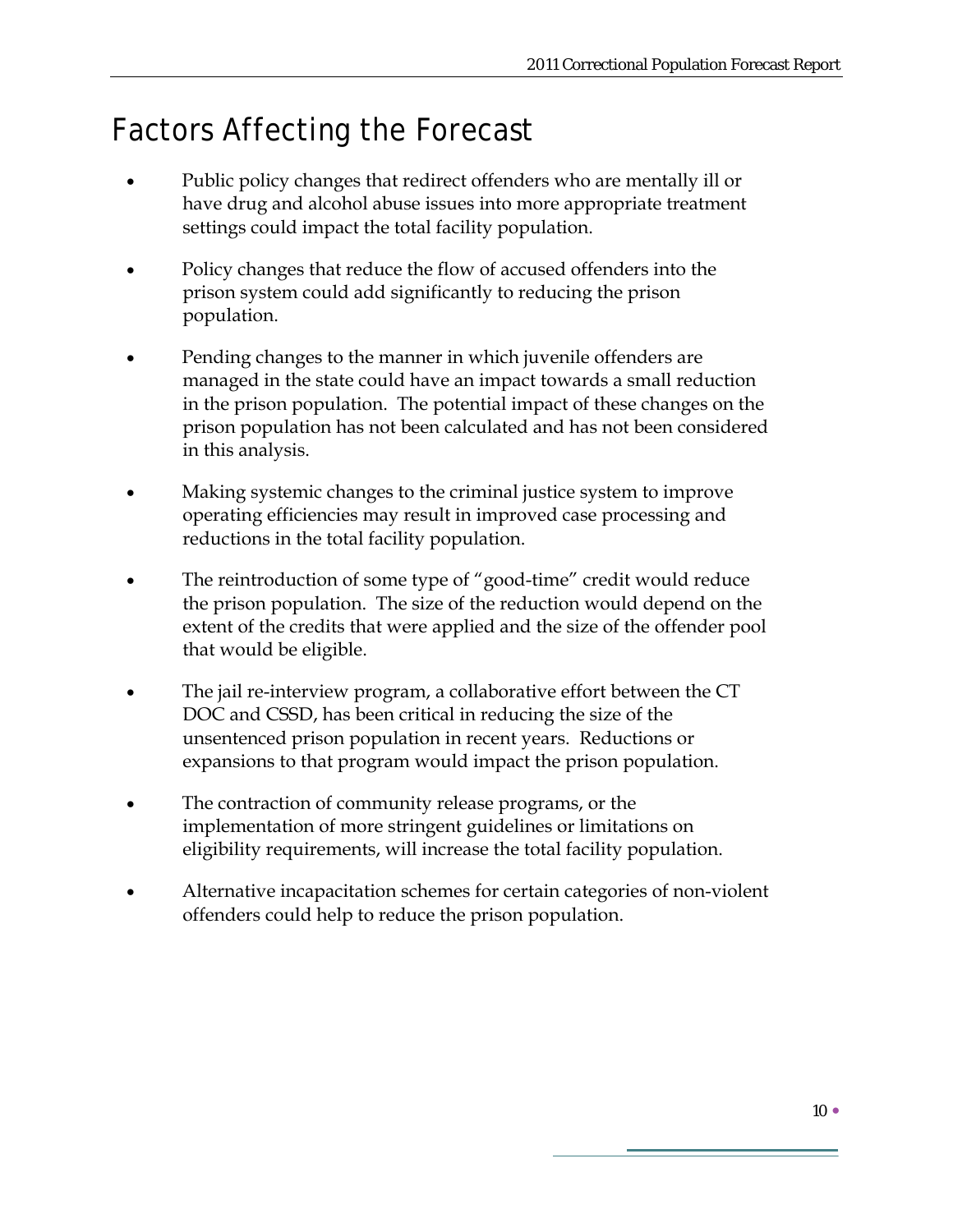## Forecasting Perspective

#### **The Forecast Process**

- The goal of the correctional population forecasting process is to improve the ability to estimate the impacts of proposed practice, policy, and legislative changes and to provide stakeholders and decision-makers with information pertaining to the short-term and long-term consequences of any such changes.
- There are four general criteria for assessing the validity and reliability of a forecasting model: (1) short-term accuracy; (2) long term accuracy; (3) value for proactive policy analysis and planning; and (4) the extent to which the methodology provides insights into the underlying processes2.
- Most importantly, the forecasting process should not be judged by its predictive accuracy, but by the ability of the forecasters to explain disagreements between the forecast model and the actual results.
- The Monthly Correctional Population Indicator Report stands as a check and balance mechanism to monitor the validity of the forecasted population and the actual results on a regular basis.

#### **Forecast Assumptions**

- Current policy, practice, and levels of service delivery in place at the time the forecast projection is made will not change throughout the forecast period.
- Operational data used to support the forecast are accurate and reliable.

#### **Factors Affecting the Forecast Process**

- Statistical techniques/results may be tempered by applying anecdotal information, institutional knowledge, and the collective judgment of those criminal justice professionals working directly with the data.
- The age and architecture of current criminal justice databases makes obtaining research oriented information and producing forecasts challenging.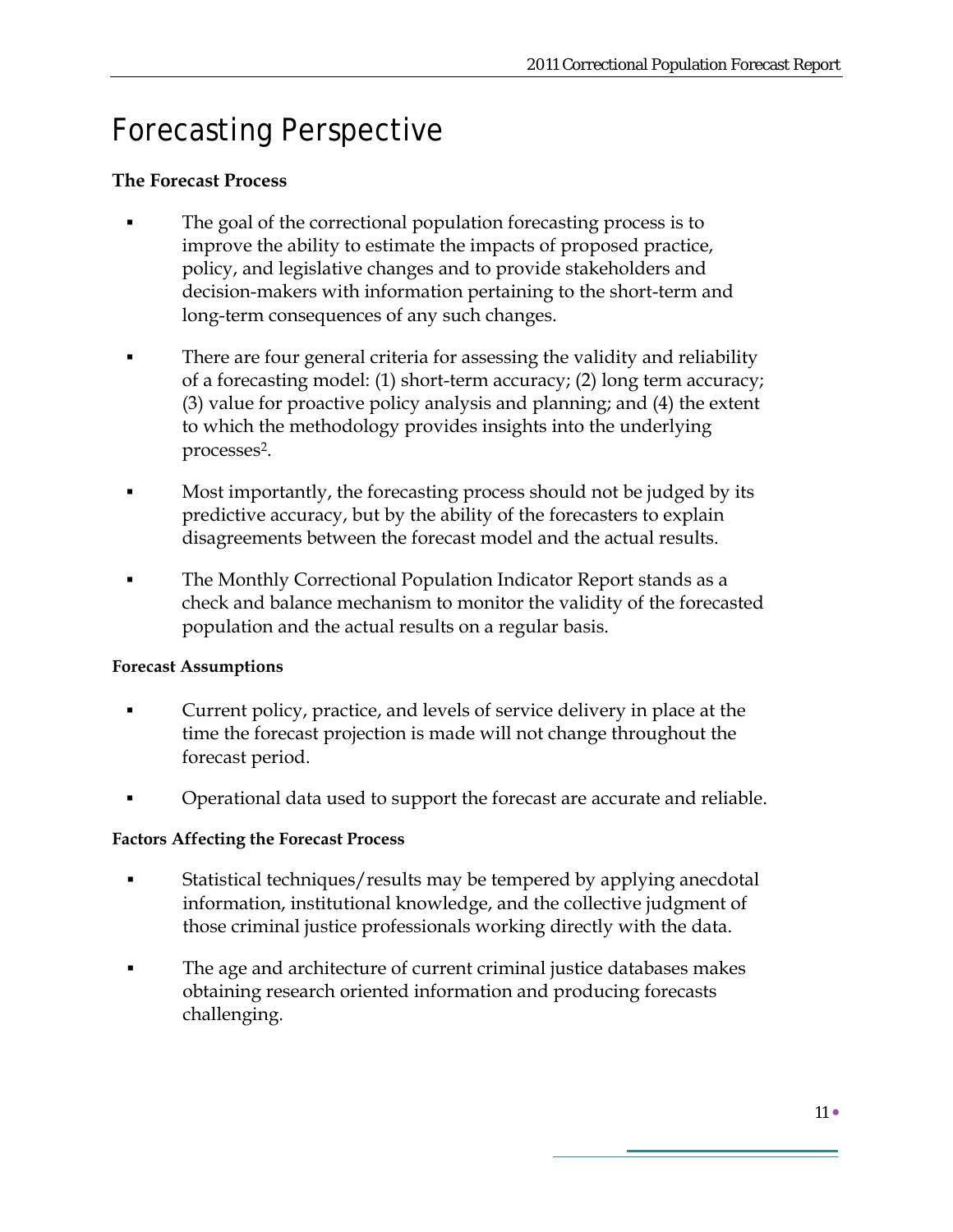## Appendix 1: Forecast Methodology

The 2011 prison population forecast is based on several assumptions drawn from an understanding of the objective conditions that drive the State's inmate population, input from criminal justice administrators and practitioners, and historic trend data on prison population growth going back through the 1980s.

Historical data, particularly since 2000, was used to develop a series of models to be used as the basis for this year's projection. Each month, quarter, and year were characterized and grouped to capture system performance and operational levels during periods of growth, decline, or relative stability. OPM asked administrators and practitioners to determine operational constraints or factors that would impact future prison admittance or discharge rates. These discussions and the data-derived models that OPM had produced were combined to produce this year's prison population forecast.

The decline in the State's prison population since 2008 can be explained by recognizing a series of smaller, incremental factors coming into alignment over time. These factors included:

- a gradual increase in the number of offenders released each month into community supervision programs;
- a steady reduction of the offender backlog (that began in 2007) through discharges and releases into community programs;
- fewer-than anticipated monthly admittances of unsentenced offenders;
- increased efficiency in pre-trial diversion programs;
- optimized population management;
- greater accountability and improved operational efficiency;
- and expanded collaboration between various criminal justice agencies including the Board of Pardons and Paroles, CSSD, and DOC.

Barring major reforms to the system, OPM anticipates that the prison population will continue to trend downward, although at a slower rate than in years past.

OPM believes the capacity exists for the State to safely supervise more offenders in the community. Since the inmate and community supervision population are so closely intertwined, expanded use of community supervision programs, particularly parole, should exert further downward pressure on the prison population.

On February 1, 2011, the prison population in Connecticut was 17,915. According to OPM's current forecast, the prison population on February 1, 2012 will be 17,640, with an annual rate of decline of 1.5%.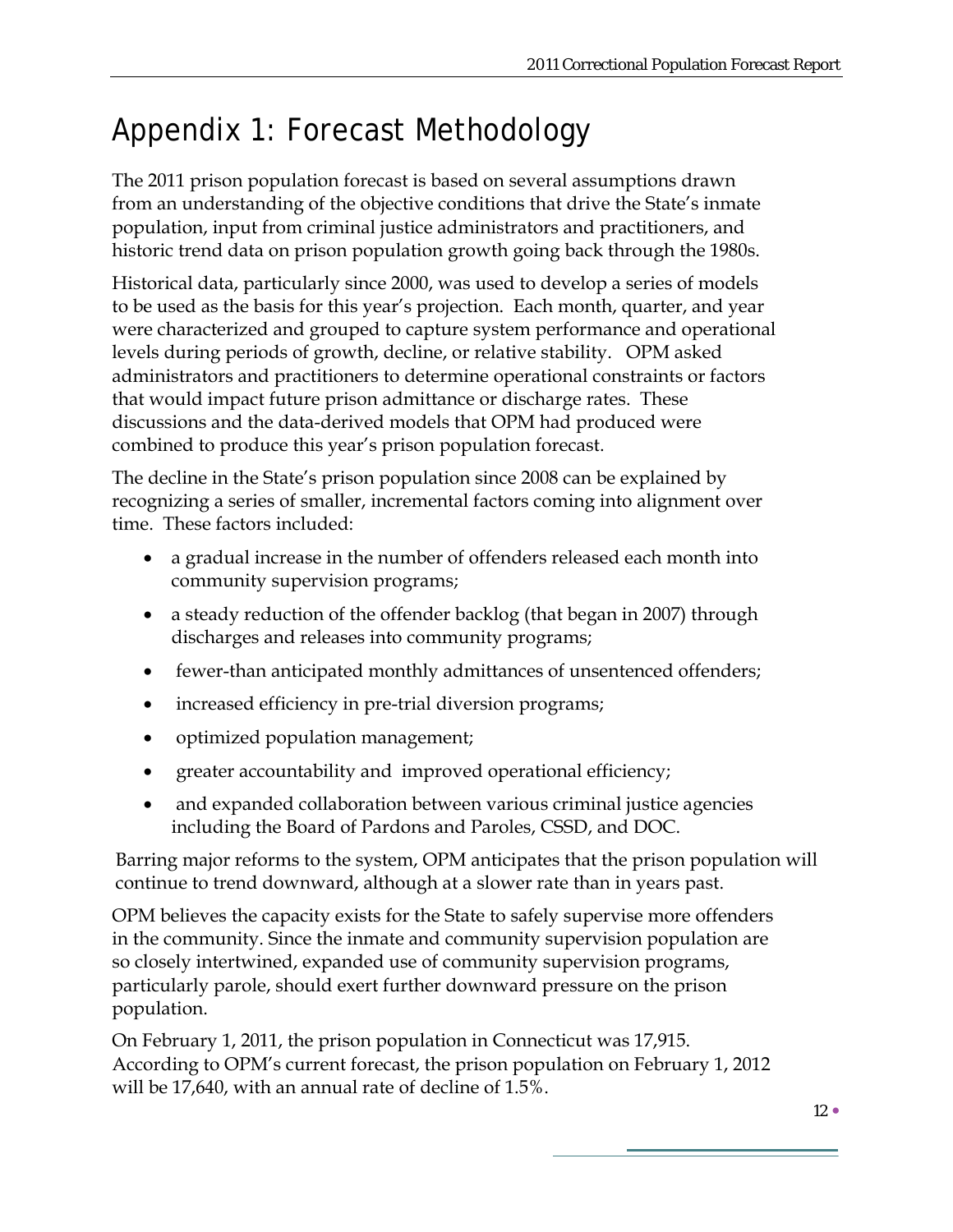## Appendix 2: Community Supervision Types

| Who decides if<br>released to<br>community?                                                                                                               | Types of<br>Release                            | <b>Defintion</b>                                                                                                                                                                                                                                                                                                                                                                                        |  |  |  |  |  |  |
|-----------------------------------------------------------------------------------------------------------------------------------------------------------|------------------------------------------------|---------------------------------------------------------------------------------------------------------------------------------------------------------------------------------------------------------------------------------------------------------------------------------------------------------------------------------------------------------------------------------------------------------|--|--|--|--|--|--|
|                                                                                                                                                           | <b>Transitional</b><br><b>Supervision (TS)</b> | Inmates with sentences of two years or less are eligible to be released on<br>TS after serving 50% of their sentence. The DOC provides supervision<br>and case management through its Parole and Community Services Unit<br>for offenders on TS status.                                                                                                                                                 |  |  |  |  |  |  |
| <b>Department of</b><br><b>Corrections (DOC)</b>                                                                                                          | <b>Halfway House</b><br>(HWH)                  | Inmates can become eligible to live in a halfway house if they have been<br>voted to parole or are within 18 months of their release date. Halfway<br>houses provide offenders with structured programs and supervision to<br>help them obtain employment, housing, education, or residential<br>substance abuse treatment.                                                                             |  |  |  |  |  |  |
| <b>Supervised by DOC</b><br><b>Parole Officers</b>                                                                                                        | Furlough                                       | Section 35 of PA 09-07, September special session, reinstated<br>reentry furloughs for a period of up to 45 days for any compelling<br>reason consistent with rehabilitation.                                                                                                                                                                                                                           |  |  |  |  |  |  |
|                                                                                                                                                           | <b>Transitional</b><br>Placement               | After a successful term in a halfway house, inmates can be transferred to<br>an approved community placement or private residence.                                                                                                                                                                                                                                                                      |  |  |  |  |  |  |
| <b>Board of Pardons</b>                                                                                                                                   | Parole                                         | Inmates serving sentences greater than two years may be eligible for<br>parole. Offenders convicted of non-violent crimes can become eligible<br>after serving 50% of their sentences and offenders convicted of violent<br>crimes can become eligible after serving 85% of their sentences. The<br>parollee must comply with the imposed conditions of parole; violators may<br>be remanded to prison. |  |  |  |  |  |  |
| and Parole<br>(BOPP)                                                                                                                                      | <b>Transfer Parole</b>                         | An offender can be released to transfer parole 18 months prior to his or<br>her voted to parole date. Offenders on transfer parole are placed under<br>the same or, in some cases, stricter supervision conditions than offenders<br>on parole.                                                                                                                                                         |  |  |  |  |  |  |
| <b>Supervised by DOC</b><br><b>Parole Officers</b>                                                                                                        | <b>Special Parole</b>                          | Special parole is a mandatory, court-imposed period of parole following<br>the completion of a sentence. If an inmate violates special parole, he or<br>she may be remanded to prison for the remainder of the sentence. In<br>general, special parole is reserved for high-risk offenders.                                                                                                             |  |  |  |  |  |  |
| <b>Judicial Branch's</b><br><b>Court Support</b><br><b>Services Division</b><br>(CSSD) / Courts<br><b>Supervised by CSSD</b><br><b>Probation Officers</b> | Probation                                      | Probation is a mandatory, court-imposed period of supervision that allows<br>a defendant to forego incarceration. Instead, the offender is subject to<br>specific conditions of supervision (paying a fine, doing community service,<br>attending a drug treatment program, etc.).                                                                                                                      |  |  |  |  |  |  |
|                                                                                                                                                           | <b>Split Sentence</b><br>Probation             | A mandatory, court-imposed period of supervision following DOC<br>sentence completion. If an offender violates split sentence probation, he<br>or she may be remanded to court.                                                                                                                                                                                                                         |  |  |  |  |  |  |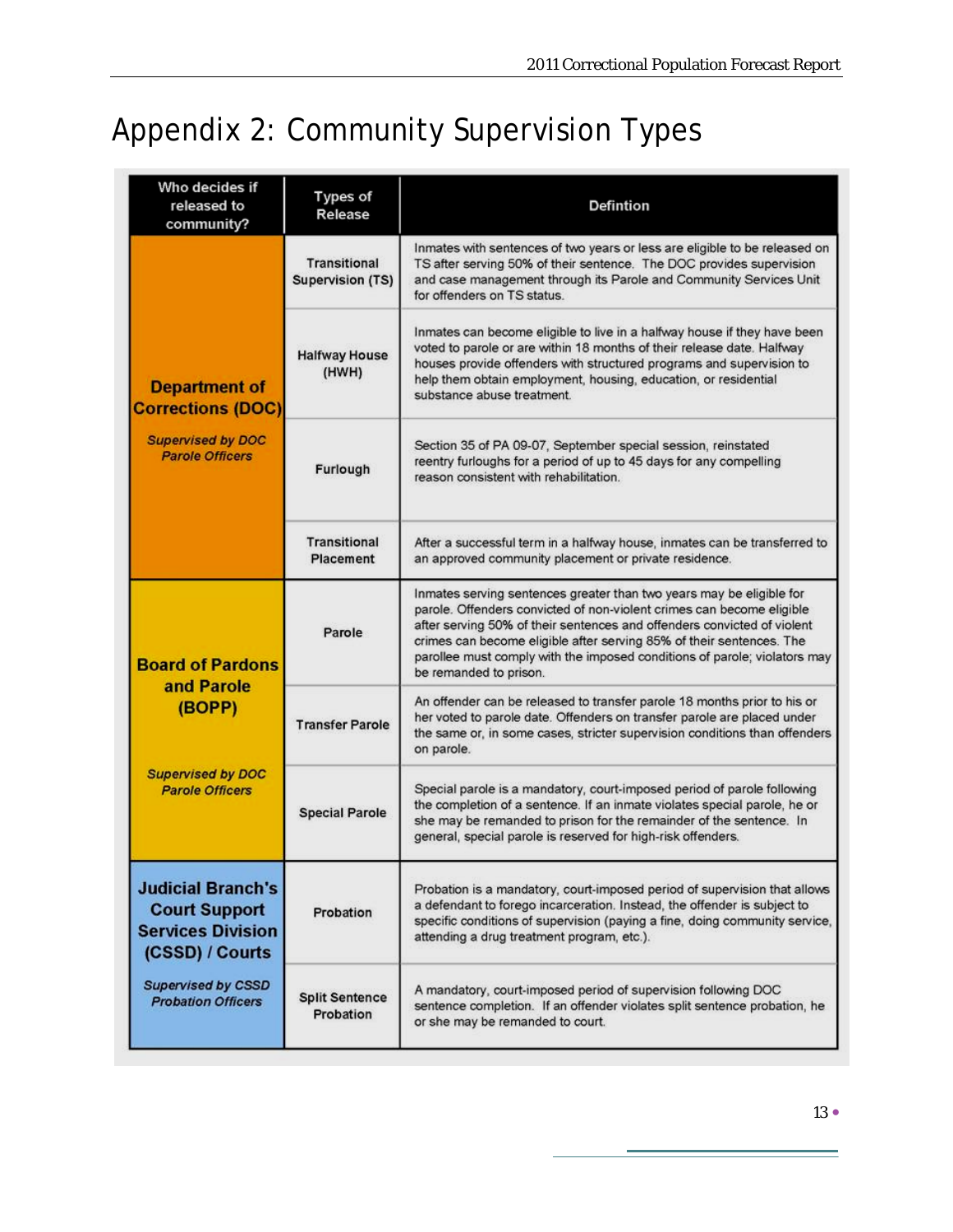## Appendix 3: Simple Model of the Prison System

The number of inmates incarcerated in Connecticut prisons each day can be computed from the prison population from the previous day and the net loss or gain achieved when releases and discharges are subtracted from admittances. DOC administrators have a limited ability to influence the size of the prison population through community supervision programs, the jail re-interview process, and remand policies. In other areas, like criminal arrests or bail and sentencing policy, DOC administrators must respond to external factors that drive the prison population.



### **CHART 4: A Basic Model of Connecticut's Prison System**

- The prison population and the number of offenders in DOC's Community Supervision Programs are closely related. Any sudden contraction in the number of offenders released to community-based programs will, inevitably, drive the prison population upwards. Similarly, any expansion in releases to community-based programs will push the prison population downwards.
- The prison population has a strong seasonal component. When the prison population rises during the summer and fall, it reflects the increase in the unsentenced offender population that is unable to post bail and is incarcerated awaiting case disposition.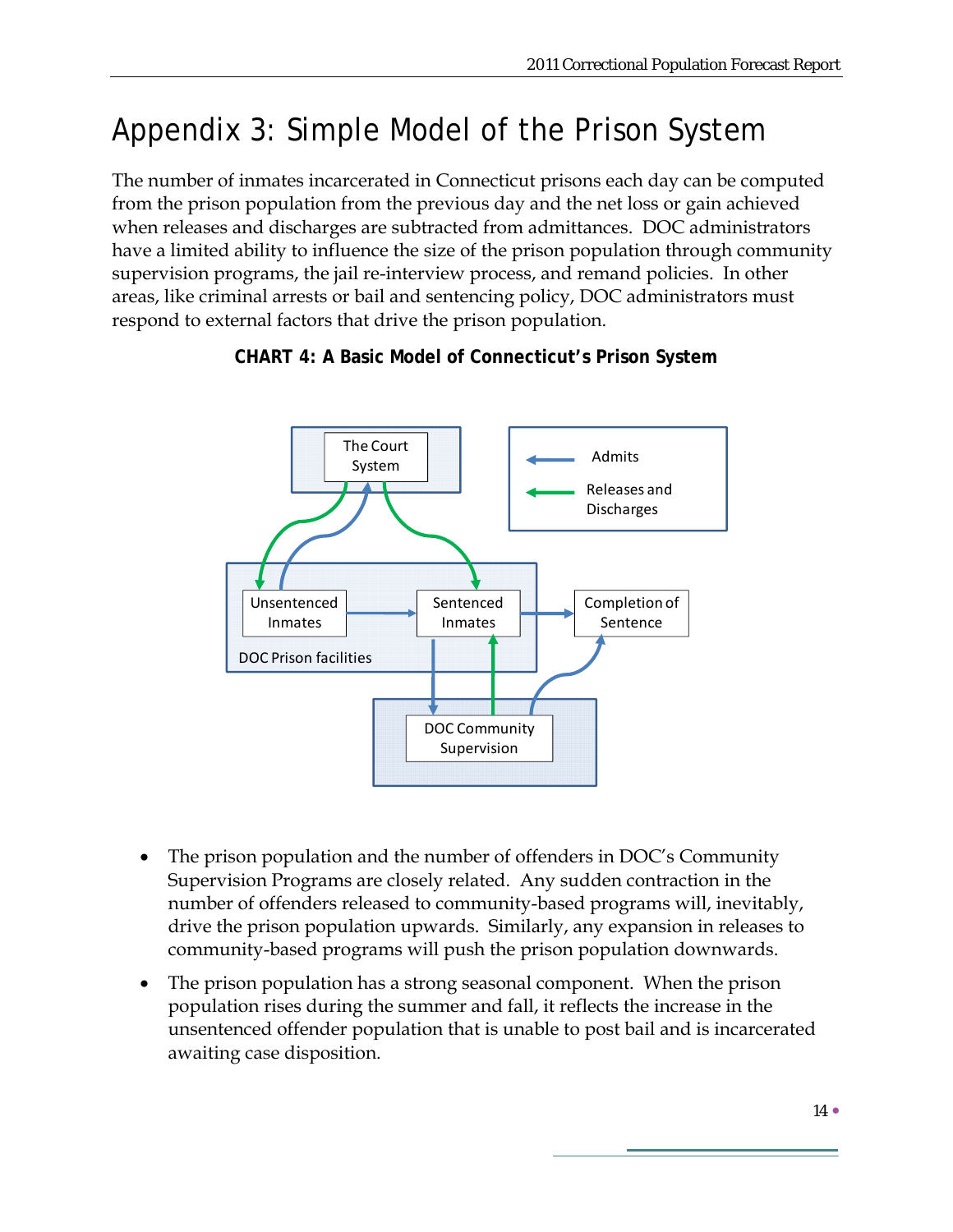## Appendix 4: Prison Size and Community Supervision

The sentenced prison population and the number of offenders in DOC's Community Supervision Programs are inter-related. A sudden contraction in the number of offenders released to community supervision will drive the prison population upwards.



**CHART 7: Prison Population vs. Offenders in Community Supervision January 2005 to January 2011** 

- During the months following the July 2007 crimes in Cheshire (See Appendix 8), the number of offenders who were released to community programs fell by almost 20% as the parole process came to virtually halted and remand rates increased. The impact from these changes caused the prison population to increase by almost 1,000 inmates in a three month period.
- In January 2011, 4,776 offenders were serving out their prison sentences under the supervision of DOC's Division of Parole and Community Services. On July 1, 2007, 4,869 offenders were under DOC community supervision.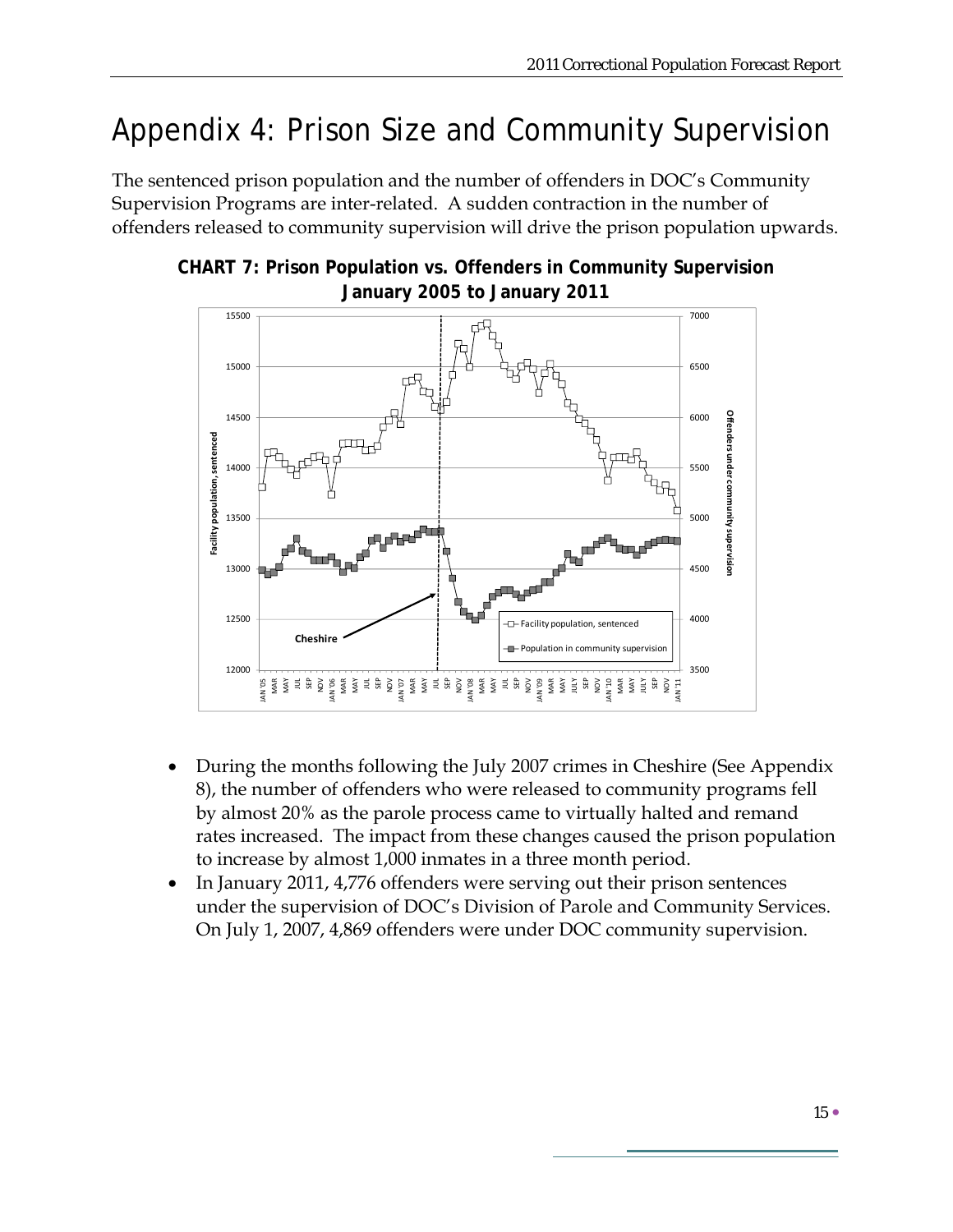## Appendix 5: Seasonal Factors: Unsentenced Inmate Population

Each year, during the summer and fall, the number of unsentenced offenders incarcerated in Connecticut rises.



#### **CHART 5: Average Unsentenced Inmate Population May to October, 2000 - 2009**

|                      | The unsentenced prison population, May through October, 2000 - 2009 |       |       |       |       |       |       |       |       |       |            |  |  |
|----------------------|---------------------------------------------------------------------|-------|-------|-------|-------|-------|-------|-------|-------|-------|------------|--|--|
|                      | 2000                                                                | 2001  | 2002  | 2003  | 2004  | 2005  | 2006  | 2007  | 2008  | 2009  | 10-yr avg. |  |  |
| May                  | 2,688                                                               | 2.971 | 3,239 | 3.381 | 3,628 | 3,568 | 3.703 | 3.725 | 3,816 | 3,654 | 3,437      |  |  |
| IJune                | 2.687                                                               | 3.029 | 3,319 | 3,354 | 3,627 | 3,640 | 3,674 | 3.727 | 3.786 | 3,688 | 3,453      |  |  |
| July                 | 2.722                                                               | 3.051 | 3.542 | 3,410 | 3,877 | 3.711 | 3,827 | 3,821 | 3,885 | 3,858 | 3,570      |  |  |
| August               | 2,795                                                               | 3.177 | 3,529 | 3,444 | 3,833 | 3,737 | 3,944 | 3,830 | 4,108 | 3,870 | 3,627      |  |  |
| September            | 2,820                                                               | 3.311 | 3.547 | 3,550 | 4,076 | 3.907 | 4,084 | 3,983 | 4,158 | 3,969 | 3,740      |  |  |
| October              | 2.821                                                               | 3.473 | 3,677 | 3,805 | 4,083 | 3,916 | 4.072 | 3,959 | 4.148 | 3,998 | 3,795      |  |  |
| May-Oct, %<br>change | 5%                                                                  | 17%   | 14%   | 13%   | 13%   | 10%   | 10%   | 6%    | 9%    | 9%    | 10%        |  |  |

- The unsentenced prison population has increased between May and October in every year since 2000. This increase is generally driven by seasonal increase in criminal arrests that occur over the warmer months.
- In recent years, increased collaboration between DOC, CSSD, and DMHAS on mechanisms such as the jail re-interview program have helped to reduce the size of the unsentenced population.
- The unsentenced prison population prison generally ranges between 16% and 20% of the entire inmate population.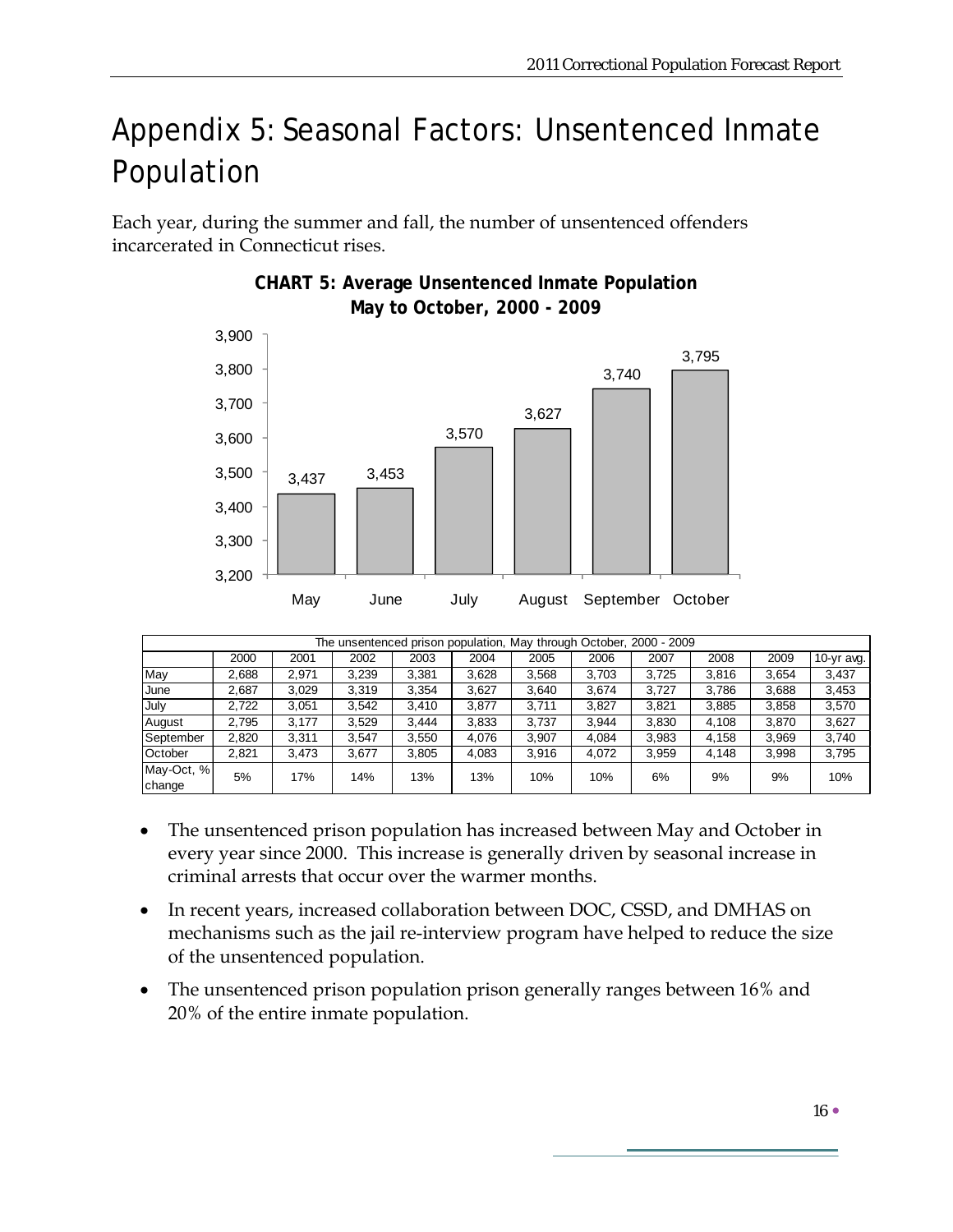## Appendix 6: Seasonal Factors: Monthly Admits of Sentenced Offenders

Each year following the December-January holiday season, there is a pronounced seasonal spike in new admissions.



**Mar** 466 480 471 443 476 **Apr** 460 379 409 411 395 **May** 416 436 416 429 381 **Jun | 418 | 399 | 354 | 371 | 388 Jul | 423 | 427 | 385 | 430 | 406 Aug** 432 465 413 385 390 **Sep | 434 | 497 | 367 | 438 | 422 Oct** | 402 | 295 | 449 | 449 | 463 **Nov** 414 423 414 341 386 **Dec** 249 246 221 287 310

## **CHART 6: Monthly Admits of Sentenced Offenders**  *<u>d anuary 2005 to December 2009*</u>

• Each year, the prison population regularly experiences a December-to-January drop followed by a January-to-February rebound. A significant proportion of this movement is driven by the Courts, where the processing of criminal cases slows during the holiday season. The January rebound is largely driven by an increased volume in the number of offenders sentenced to prison.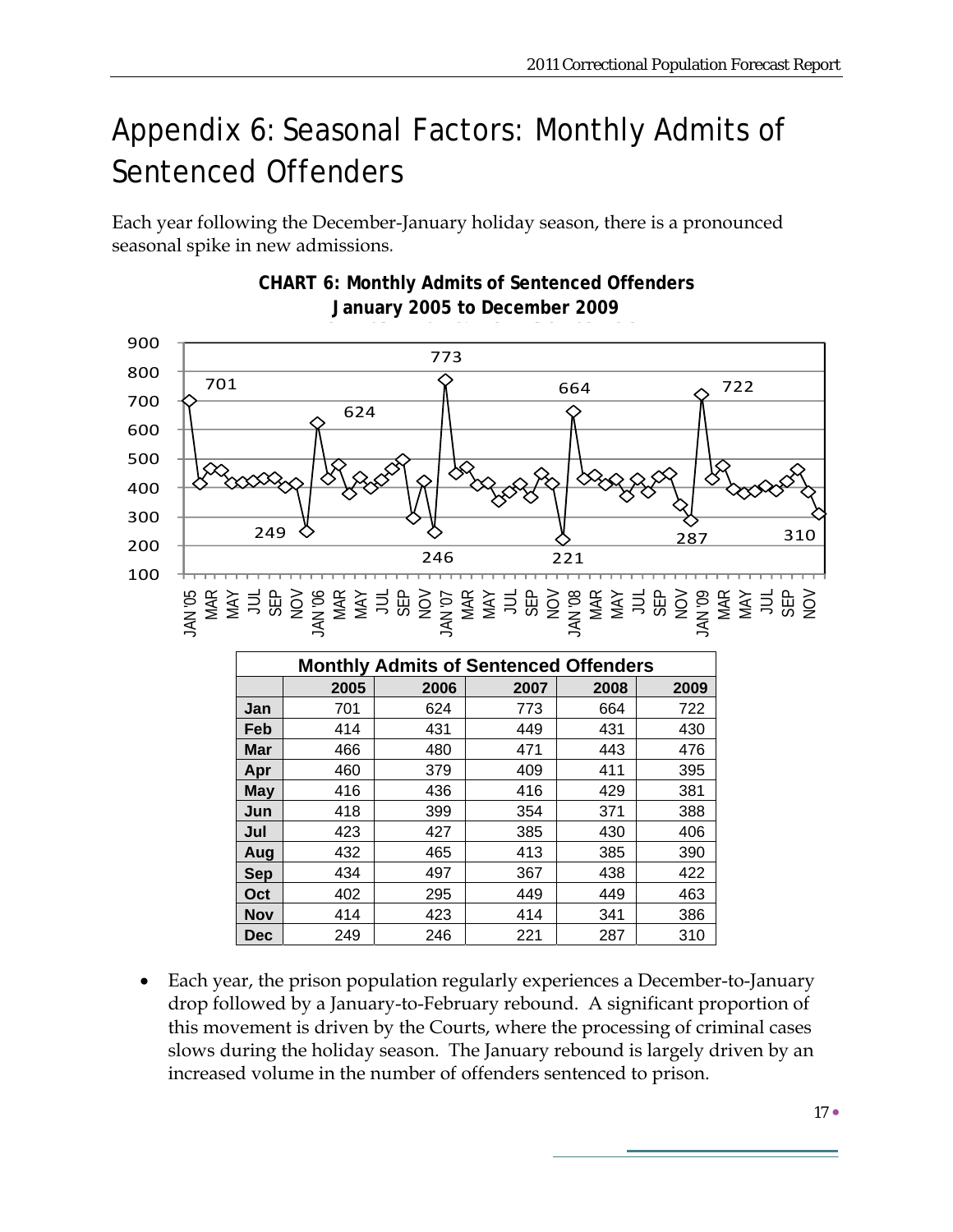## Appendix 7: The 2011 January-to-February prison population rebound

As a rule, the prison population always increases during the month of January. Often, size of this increase is a bellwether for the prison population through the remainder of the year.



This year between January 1<sup>st</sup> and February 1<sup>st</sup>, the prison population grew from 17,746 to 17,915, an increase of 169 prisoners. This increase was the second lowest in over a decade. In fact, over the last 12 years the prison population has typically grown by about 1.7% during January. In January 2011, the prison population increased by less than 1% (0.95%).